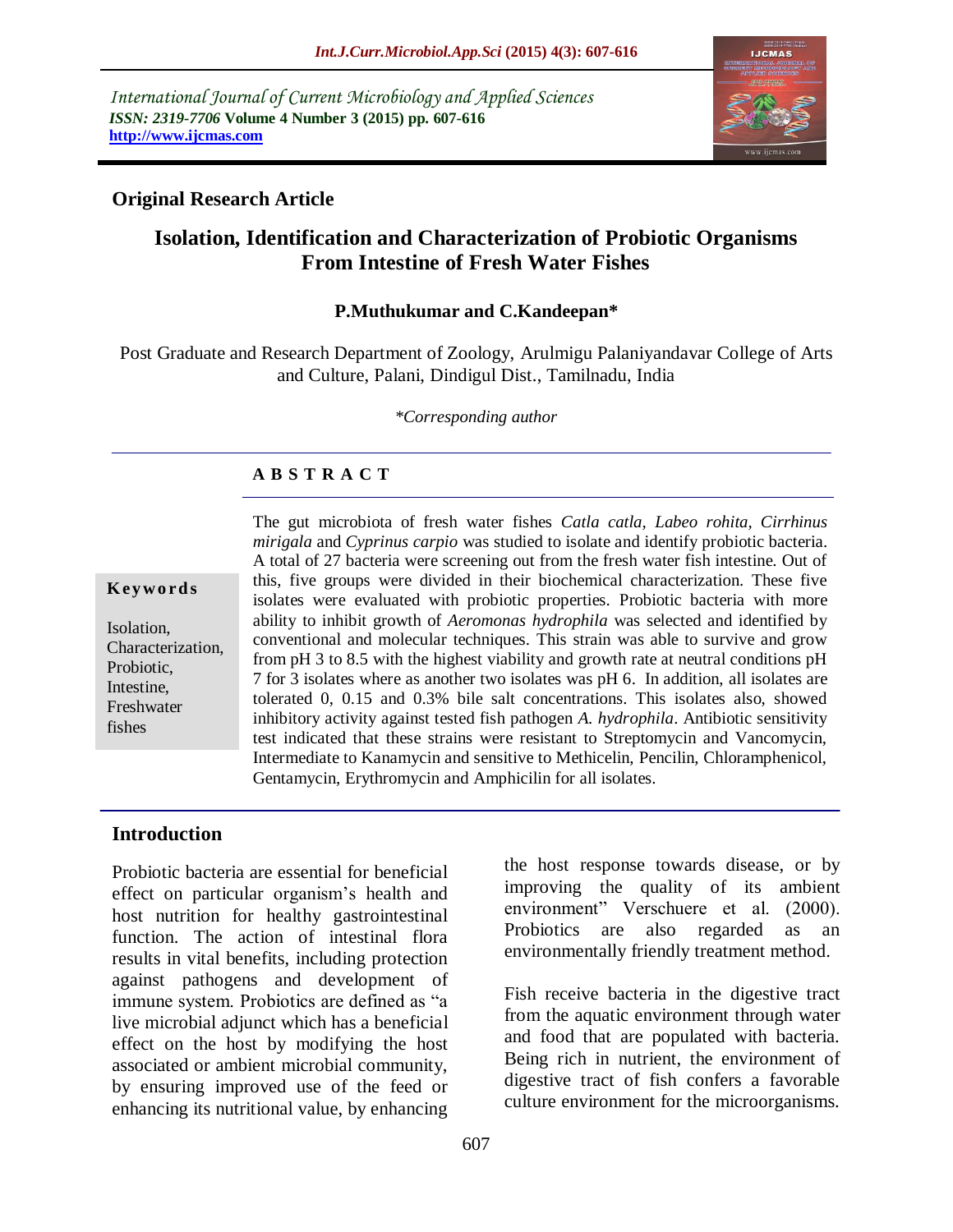The gastrointestinal tract of fish is a complex ecosystem possessing a specific micro-biota consisting of aerobic, facultative anaerobic and obligate anaerobic bacteria (Gomez and Balcazar, 2008).

The predominant bacterial species isolated from most of the fish digestive tracts have been reported to be aerobes or facultative anaerobes (Bairagi et al., 2002; Saha et al., 2006). The isolated many lactic acid bacteria are proved to function as probiotics, which are benefit to host health, when ingested in sufficient quantities. The colonization of the gut by probiotic bacteria prevents growth of harmful bacteria by competition exclusion and by the production of organic acid and antimicrobial compounds.

The acid and bile tolerance as well as two fundamental properties that indicate the ability of probiotic microorganism to survive the passage though the upper gastrointestinal tract, particularly acidic condition in the stomach and the presence of bile in the small intestine (Hyronimus *et al*., 2000; Erkkila and Petaja, 2000). Although lactic acid bacteria were not dominant population in fish, it has been well documented in several investigations that lactic acid bacteria are a part of the native microbiota of aquatic animals from temperate regions (Ringo, 2004).

All reports pointed out on the presence of probiotic bacteria from freshwater fish gills, gut, tissue and liver, when artificial feed supplementation of fresh water forms, but dam environment, fresh water fish gut bacteria was analyzed fewer. So, in the present study revealed that

Isolation, enumeration and identification of probiotic bacteria from Parappalaru dam located at Western Ghats near Oddanchathram, Dindigul District.

#### **Materials and Methods**

#### **Collection and processing of inland fish samples**

Fresh-water fishes *Catlacatla, Labeorohita, Cirrhinus mirigala* and *Cyprinus carpio* were collected from parappalaru dam, located at Dindigul District, Tamilnadu in the first week of January 2012 with the help of fisherman net. The fishes were washed with sterile distilled water and then the animals were dissected, to remove the digestive tracts by the sterilization condition. The digestive tracts were homogenized in the same sterile distilled water for centrifugation. After centrifugation the supernatant was taken and serially diluted in sterile distilled water in the test tubes to  $10^{-2}$ ,  $10^{-3}$ ,  $10^{-4}$ ,  $10^{-5}$ ,  $10^{-6}$  and  $10^{-7}$  dilution and were pour plated on nutrient agar plate and incubated for 24 h at room temperature. Individual colonies were taken with typical characteristics namely pure white, off white, Yellow, small (2–3 mm diameter) with entire margins were picked from each plate, transferred to subculture in three times and quadrant streak for pure culture in single colony. Selective colonies were characterized and identified following Bergey's Manual of Systematic Bacteriology (Whitman et al., 2009) for their colony and cell morphology, gram staining, biochemical and physiological tests (Ghosh et al., 2002). However biochemical and physiological tests are essential tools for identification of bacterial genera and species.

#### **Isolated bacterial species for probiotic properties**

#### **pH tolerance test**

Acidification was measured by selected bacterium was investigated at different pH.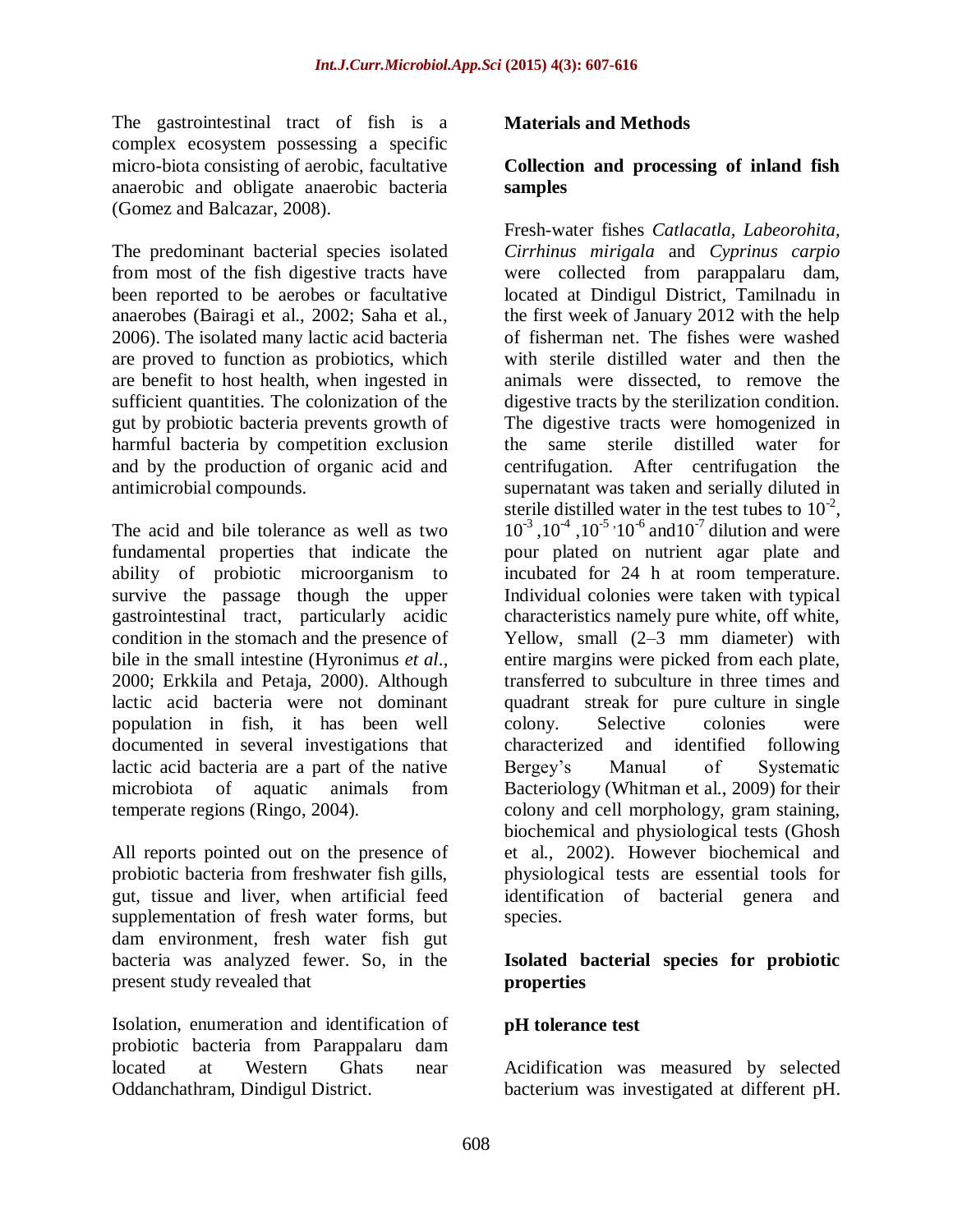MRS broths with different pH including 3, 4, 5, 6, 7, 8 and 9 were prepared using HCl 1% and NaOH 1 N and divided in universal bottles (Samelis et al., 1994). The broths media along with control bottles were autoclaved at 121°C for 15 min and then inoculated with overnight culture of the selected strain in MRS broth followed by incubation at 30°C. Optical density (OD) as growth rate of bacteria was measured by spectrophotometer at 600 nm after 2 h incubation. The viability of the isolates was also controlled by duplicate inoculation on MRS agar (Balcázar et al., 2008; Kim and Austin, 2008; Allamesh et al., 2012).

## **Bile salt tolerance**

Bile salt tolerance was further tested in MRS broth which included 0.0, 0.15 and 0.3% (w/v) Oxgall bile salt. Duplicate bottles of MRS broth containing filtered different concentrations of bile salt were inoculated by 30 μl of cultured strain and incubated at 30°C. Growth rate was assessed by measuring the optical density by spectrophotometer at 600 nm after 0, 2, 4 and 8 h incubation (Balcázar et al., 2008; Kim and Austin, 2008; Allamesh et al., 2012).

## **Antibacterial activity of the isolated bacterial strain**

The freshwater fish pathogens, *A. hydrophila* (EU584529.1) (Previously isolated by *Cyprinus carpio* gut and identified the 16s rRNA sequence by Macrogen –Korea) were used to determine the antibacterial effect of the candidate strain by disc diffusion techniques. The pathogenic bacteria were cultured in TSB and incubated at 30°C for 24 h. Thereafter, 30 μl of the cultures with  $10^3$  CFU/ml was spread on TSA by swab. At the same time, the selected strains were cultured in MRS

broth at 30°C for 24 h. The bacterium cells were harvested by centrifugation at 8000 rpm and 4°C for 5 min and their supernatants were used for antibacterial test using disc diffusion methods (Balcázar et al., 2008; Allamesh et al., 2012).

# **Antibiotic sensitivity test**

Antibiotic sensitivity test was carried out for selected strain on the most common antibiotics in aquaculture by disc diffusion technique. They included Methicelin: 5µg/disc, Chloramphenicol: 10µg/disc, Penicillin: 2µg/disc, Vancomycin: 5µg/disc, Amphicelin: 2µg/disc, Erythromycin: 5 µg/disc, Gentamicin: 10µg/disc, Streptomycin: 5µg/disc and Kanamycin: 5µg/disc**.** 50 μl of the 24 h broth culture of the strain was spread on MRS agar and, antibiotic Bio-discs were subsequently placed on plates. Finally, the plates were incubated at 30°C for 24 h to observe and measure the inhibition zone (Kim and Austin, 2008). The interpretations and zone sizes were illustrated based on table of Kirby-Bauer test (Bauer et al., 1966).

# **Statistical analysis**

Statistical analysis was conducted to compare the quantitative results of treatments using one-way analyses of variance (ANOVA).

# **Results and Discussion**

# **Total colony count of bacteria in intestine.**

Total number bacterial count/plate in fish intestine was determined on MRS agar medium using serial dilution (up to  $10^{-7}$ ). Total bacterial counts showed that *Catla catla* gut  $2.72 \times 10^6$  CFU/ml, *Labeo*  $rohitagut$  1.87  $\times$  10<sup>6</sup> CFU/ml, *Cirrhinus mirigalagut* 1.91  $\times$  10<sup>6</sup> CFU/mland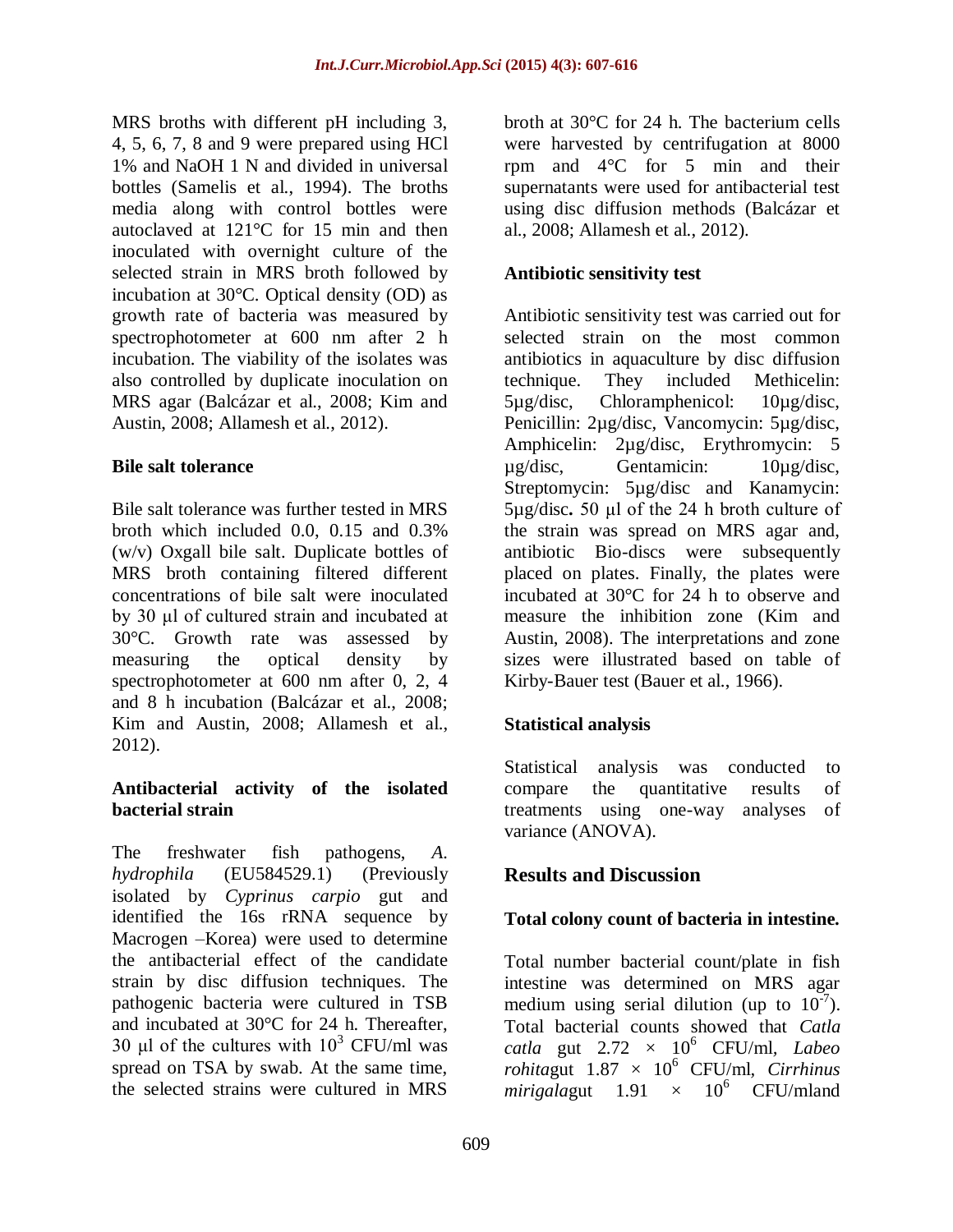*Cyprinus carpio* gut  $2.19 \times 10^6$  CFU/ml of population in intestine. This result is supported by some reports. Abraham and Banerjee (2007) reported bacterial population in *Labeo rohita* gut  $1.84 \times 10^6$ CFU/ml, *Cirrhinus mirigala* gut  $2.41 \times 10^6$ CFU/ml and *Cyprinus carpiogut*  $3.50 \times 10^5$ to  $1.20 \times 10^{7}$ CFU/ml. Uddin and Al-Harbi (2012) reported  $1.4 \times 10^{10}$  to  $1.7 \times 10^{11}$ CFU/ml bacterial population levels in *Cyprinus carpio* gut and  $2.7 \times 10^{10}$  to  $1.0 \times$  $10^{11}$  CFU/ml of bacterial population in catfish intestine (*Clarias gariepinus*). Ringø et al. (2006) determined the population levels of adherent bacteria in foregut, midgut and hindgut of Atlantic cod with different diet. The bacterial population level varied between  $7 \times 10^{3.4}$ ,  $4 \times 10^3$  and  $4.5 \times$ 104-5 in foregut, midgut and hindgut, respectively.

#### **Isolation, selection, biochemical characterization and identification of probiotic bacteria**

In the present study 4 different freshwater fish, such as *Catla catla, Labeo rohita, Cirrhinus mirigala* and *Cyprinus carpio* from gut sample were screened for bacterial species. Among 4 different varieties of fish, the presence of number of different bacteria. From these bacteria 27 bacterial species were selected test against the probiotic properties. It shows the resemblance with the findings of other researcher who reported maximum population of *Lactobacillus* was selected in fresh water fishes, Dhanasekaran et al. (2008, 2010). The 27 isolates were culturally, morphologically and biochemically characterized in five groups; Isolated strain - 1 (11 isolates), Isolated strain-2 (8 isolates), Isolated strain-3 (4 isolates), Isolated strain-4 (3 isolates) and Isolated strain-5 (1 isolate). All the isolates were Gram positive rods, entire margin and able to grow  $20^{\circ}$ C to

 $45^{\circ}$ C. Isolates showed that same in their sugar fermentation pattern (Table.2). Among the biochemical test such as V.P, Citrate utilization and Casein Hydrolysis are positive and Gelatin hydrolysis are negative. The growth was optimum between 1 and 9% (w/v) NaCl for isolated species. The results obtained from the pattern of carbohydrate fermentation all isolates are positive. However, in the present study different organisms were selected. This may be the result of different hosts, different habitats, or totally different identification and further probiotic characteristic procedures.

# **pH tolerance**

Each of the organisms gave promising results to *in vitro* selection probiotic criteria such as pH and bile salt tolerance tests. pH - 3 proved to be more harmful than bile salt test for three isolates i.e. isolate -1, isolate-3 and isolate-5. (Fig.1). In these three isolates did not have any activity at pH 3 after 2 h incubation but, present activity and growth at pH 4 up to pH 7 than slowly decrease at pH-8 and pH 9. This results shows that the pH could significantly affect activity and growth of selected 3 Isolates. But in the Isolate -2 and 4 were grown in pH 3 to pH 6 and slowly decrease in pH 7 and pH 8, but there was no activity in pH 9. There is no activity and growth was obtained at pH 2 and the highest at pH 7; since isolates from intestine that has neutral condition and the highest activity was observed at pH 7. The same results were obtained from *L. mesenteroides*, and it's isolated from *Channa striatus* intestine that has neutral condition and the highest activity was observed at pH 7 (Allamesh et al., 2012). According to this reports, one of the most important criteria for probiotic organisms is potential viability at low pH. Kim and Austin (2008) reported growth of probiotic Carnobacterial strains that had been isolated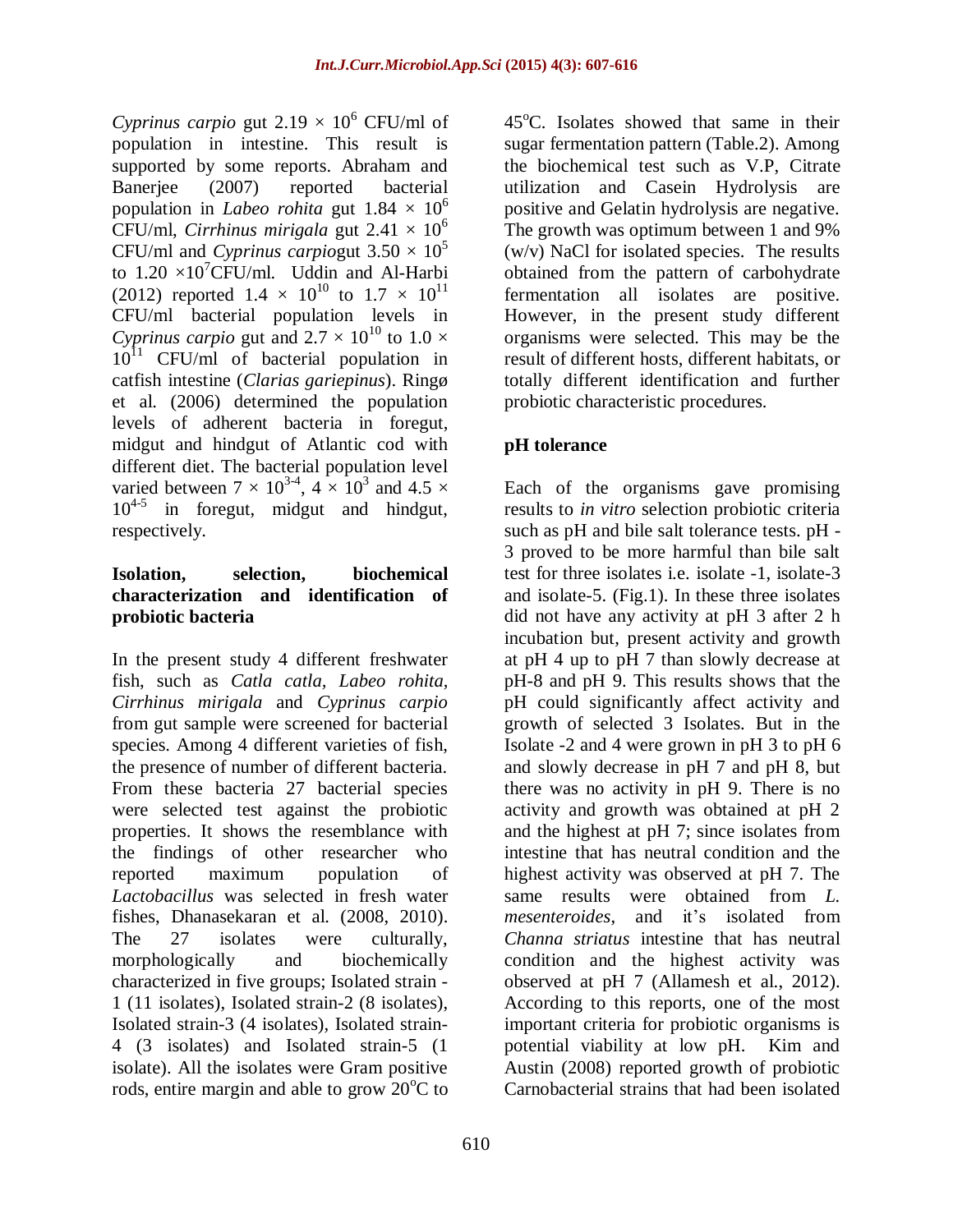from rainbow trout intestine which occurred at pH 5 to 10. In this study, survival and growth at low pH confirm that these isolate can transit through stomach.

### **Bile salt tolerance**

Tolerance to detrimental actions of bile salts (0.0, 0.15 and 0.3% at 2 h incubation period) recorded for 5 isolates. It results shows not only activity but also growth in all three concentrations for 2 h incubation period. From the isolates 1, 3, 5 bile salt concentration increased, the growth rate of isolates were decreased significantly (p<0.5), But in the isolates 2 and 3 bile salt concentration increased the growth rate of isolates also increased significantly, (Figure 2). In this study, the bile salt affected the growth rate of isolates1, 3, 5 in limited its ability, but in the bile salt induce the growth rate of isolates 2, 3 maximum its ability. Furthermore, these strains show different ability to survive and grow in bile salt. Bile salt tolerance is required for probiotic bacterial to grow and survive in fish intestine (Salminen et al., 2004). Cebeci and Gurakan (2003) determined that *L. plantarum* as a probiotic could survive in 0.3% of bile salt. The probiotics that can tolerate low pH and bile salt means they not only can transit through stomach and be active in intestine but also are able to be alive and survive in stress conditions (Cebeci and Gurakan, 2003). In the present study, all 5 isolates had bile and acidtolerant and may appear to have high potential to adhere to 4 fresh water fish mucus as a desirable probiotic.

# **Antibacterial test**

The study examined the antibacterial activities of the isolated strains against the test bacteria *Aeromonas hydrophila*. Isolate - 1 shows the inhibition zone 7 .20 mm in

scale likewise Isolate 2 (5.00 mm), Isolate 3  $(5.00 \text{ mm})$ , Isolate 4  $(4.80 \text{ mm})$  and Isolate 5 (1.00mm) Fig: 3. this result shows that probitic strains whose safety was taken i.e. antimicrobial properties against the pathogenic organisms. The same trend was observed Kaynar and Beyatli (2012) the antagonistic activities of the *B. subtilis* (5.80 mm), *B. pasteurii* (4.95 mm) and *B. licheniformis* (5.00 mm) form a zone of inhibition against *P. fluorescens.* Aly et al. (2008) reported that the growth of *A. hydrophila* was inhibited by three species of *Bacillus* bacteria that used as probiotic and also, Rengpipat et al. (2008) confirmed growth inhibition on *A. hydrophila* using a cell-free cultured broth of five LAB. Kim and Austin (2008) determined the antibacterial ability of two probiotic strains that were isolated from rainbow trout intestine against *A. hydrophila* and *A. salmonicida*. These strains inhibited the growth of both *A. hydrophila and A. salmonicida*. Moreover, similar results for *Leuconostoc mesenteroides were* reported by Allamesh et al. (2012). In general, probitic bacterial species have different ability to inhibit growth of pathogenic bacteria. Therefore, the findings in this study suggest that isolated bacteria may have high potential probiotic and anti adhesion effect against pathogens.

# **Antibiotic sensitivity test**

The susceptibility and resistance pattern obtained with the 5 isolated species against 9 antibiotics is shown in Table: 3 and Fig : 4. Observations indicated that 5 isolated species were susceptible to most of the antibiotics and low resistance was found which can be considered a positive trait for bacteria employed in probiotics. The interpretations of inhibition zone were determined according to zone size of chart of Kirby-Bauer test results (Bauer et al., 1966).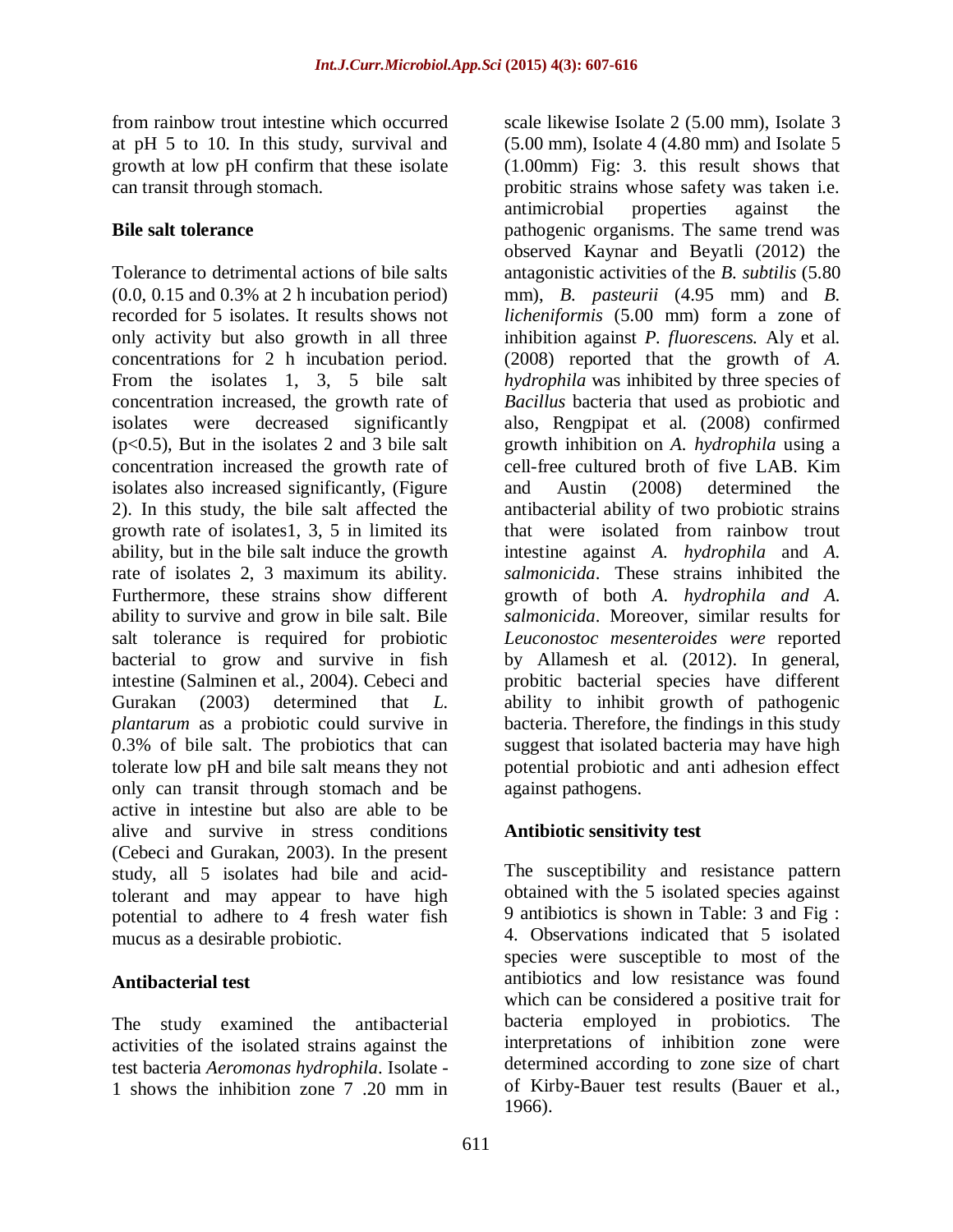#### *Int.J.Curr.Microbiol.App.Sci* **(2015) 4(3): 607-616**

| S.No | <b>Fish Variety</b> | $10^{-3}$ | $10^{-4}$                | $10^{-5}$ | $10^{-6}$ |  |
|------|---------------------|-----------|--------------------------|-----------|-----------|--|
|      | Catla catla         |           | $\overline{\phantom{0}}$ |           |           |  |
|      | Labeo rohita        |           |                          |           |           |  |
| 3    | Cirrhinus mirigala  |           |                          | 3         |           |  |
|      | Cyprinus carpio     |           |                          |           | 3         |  |

**Table.1** Incidence of bacterial isolates were selected from each serial dilution

# **Table.2** Biochemical characterization selected 5 isolates

| <b>Characteristics</b>           | <b>Isolate-1</b> | <b>Isolate-2</b>     | <b>Isolate-3</b>     | <b>Isolate-4</b>         | <b>Isolate-5</b>         |
|----------------------------------|------------------|----------------------|----------------------|--------------------------|--------------------------|
| <b>Colony appearance</b>         | White            | White                | Cream White          | Yellow                   | Golden yellow            |
| <b>Morphology</b>                | Coccid Rods      | Unicellular rods     | Long rods            | Long bent Rods           | Coccid                   |
| Gram's test                      | $+$              | $+$                  | $+$                  | $+$                      | $+$                      |
| <b>Motility</b>                  | Non-motile       | Motile               | Motile               | Non-motile               | Non-motile               |
| <b>Catalase test</b>             |                  | $+$                  | $+$                  |                          | $+$                      |
| <b>Oxidase test</b>              |                  | $+$                  |                      | ۳                        |                          |
| <b>Indole Production</b>         | $+$              | $+$                  | $+$                  | $\overline{\phantom{0}}$ |                          |
| <b>Methyl Red Test</b>           | $+$              | $+$                  | $^{+}$               | $+$                      |                          |
| <b>V P Reaction</b>              | $+$              | $+$                  | $+$                  | $+$                      | $+$                      |
| <b>Citrate utilization</b>       |                  | $+$                  | $+$                  | $+$                      | $+$                      |
| $CO2$ Fermentation               |                  |                      |                      |                          |                          |
| <b>Glucose</b>                   | $+, G$           | $+, A$               | $+, G$               | $+, A$                   | $+, G$                   |
| <b>Fructose</b>                  | $+, G$           | $+A,G$               | $+, G$               | $+, A$                   | $+, A$                   |
| <b>Sucrose</b>                   | $+, G$           | $+, A, G$            | $+, G$               | $+, A$                   | $+, A$                   |
| <b>Mannitol</b>                  | $+A,G$           | $+, G$               | $+, G$               | $\mathcal{A}$            | $\mathcal{A}$            |
| <b>H<sub>2</sub>S</b> Production |                  | $+$                  | $+$                  | $\overline{\phantom{0}}$ |                          |
| <b>Nitrate Reduction</b>         | $+$              | $+$                  | $\qquad \qquad -$    | $\overline{\phantom{a}}$ | $\overline{\phantom{a}}$ |
| <b>Starch Hydrolysis</b>         | $+$              | $+$                  | $+$                  | $+$                      | $+$                      |
| <b>Casein Hydrolysis</b>         |                  | $+$                  | $^{+}$               | $+$                      | $+$                      |
| <b>Gelatin Hydrolysis</b>        |                  | $+$                  |                      |                          |                          |
| <b>TSI</b>                       | <b>ACS/ACB</b>   | ALS/ACB              | ALS/ACB              | <b>ACS/ACB</b>           | ALS/ACB                  |
| <b>Possible Micro-</b>           | Lactobacillus    | <b>Bacillus spp.</b> | <b>Bacillus spp.</b> | Lactobacillus            | <b>Micrococcus</b>       |
| <b>Organisms</b>                 | spp              |                      |                      | spp                      | spp                      |

ALS-Alkaline slant, ACB-Acid butt, A-Acid production, G-Gas production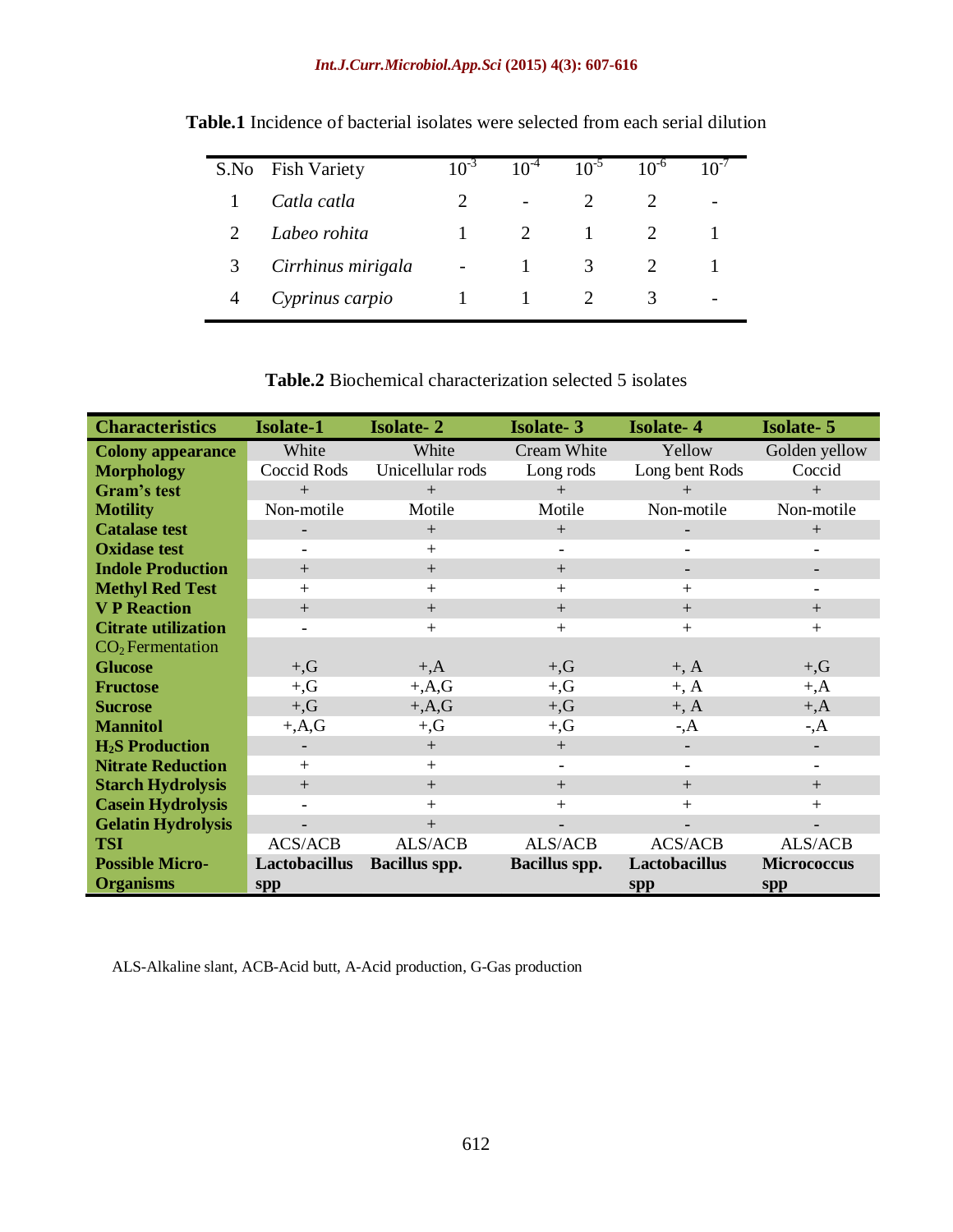|                |                 |              | <b>Isolated strains</b>  |       |         |         |                          |
|----------------|-----------------|--------------|--------------------------|-------|---------|---------|--------------------------|
| S.No           | Antibiotic      | $\mu$ g/disc |                          |       | 3       | 4       | 5                        |
|                | Methicelin      |              | $+++$                    | $+++$ | $+++$   | $+++$   | $+++$                    |
| $\overline{2}$ | Pencilin        |              | $+++$                    | $+++$ | $+++$   | $+++$   | $+++$                    |
| 3              | Vancomycin      |              | $\overline{\phantom{a}}$ |       |         |         | $\overline{\phantom{a}}$ |
| 4              | Chloramphenicol | 10           | $++$                     | $+++$ | $^{++}$ | $+++$   | $^{++}$                  |
| 5              | Amphicilin      | ∍            | $+++$                    | $+++$ | $+++$   | $+++$   | $+++$                    |
| 6              | Streptomycin    | 10           |                          |       | $^{++}$ |         | $\overline{\phantom{a}}$ |
|                | Gentamicin      | 10           | $+++$                    | $+++$ | $+++$   | $+++$   | $+++$                    |
| 8              | Erythromycin    |              | $+++$                    | $+++$ | $+++$   | $+++$   | $+++$                    |
| 9              | Kanamycin       |              | $++$                     | $++$  | $^{++}$ | $^{++}$ | $++$                     |

#### **Table.3** Antibacterial susceptibility of isolated 5 different strains

(+++) Sensitive, (+) Intermediate Sensitive, (-) Resistance



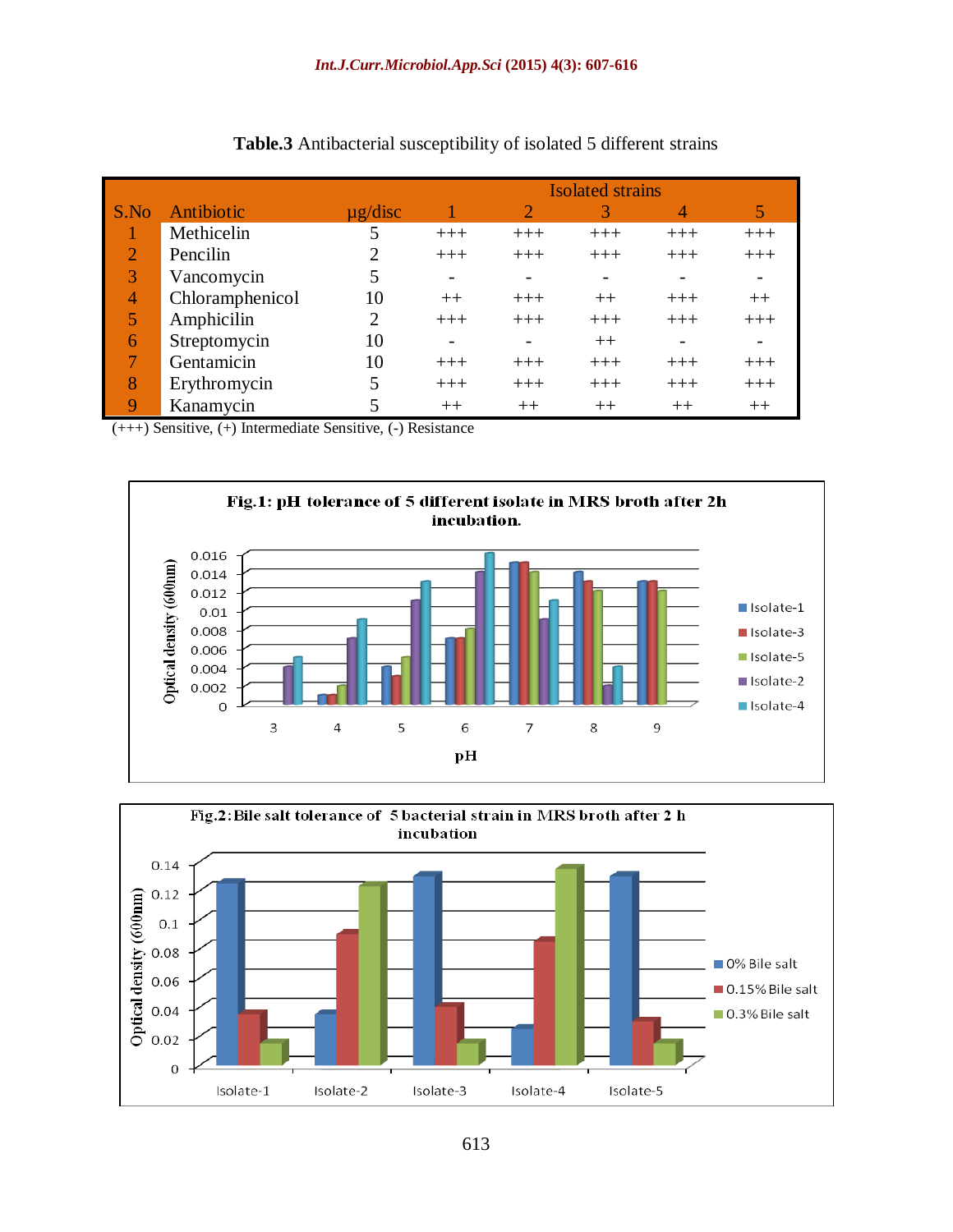**Fig.3** Zone of inhibition of *Aeromonas hydrophila* against 24h fresh culture supernatant of different 5 isolated strain in disc diffusion method



**Fig.4** Antibiotic sensitivity test against 5 isolates



Resistance to specific antibiotic means that, the probiotic can be given at the same time when antibiotic treatment is required. Secondly, microflora of intestine can recover more quickly (Cebeci and Gurakan, 2003; Kim and Austin, 2008). Kim and Austin (2008) determined the antibiotic susceptibility of *Carnobacterium* strains.

They reported resistance to Ampicillin, Gentamycin, Kanamycin, Streptomycin and Penicillin G but sensitivity to Chloramphenicol, Tetracycline and Cotrimaxazole. They also believe that antibiotic-resistant probiotic may be advantageous in the case of administration of antibiotics to fish and the establishment of the beneficial microorganisms in the intestine for prolonged periods.

The present study concluded that the 5 isolates were normal in microflora in fresh water fishes *Catla catla, Labeo rohita, Cirrhinus mirigala* and *Cyprinus carpio*. From the above said results were compare to the Bergey's Manual of Systematic Bacteriology, Sec. Ed., Vol.3 (Whitman et al., 2009) the Isolate – 1 is *Bacillus spp*, Isolate -2 has *Lactobacillus spp*, Isolate -3 has *Bacillus spp,* Isolate-4 has *Lactobacillus spp* and Isolate -5 has *Macrococcus spp.*  These isolates may have high potential to adhere to fish mucus. In addition, these isolated organisms show high ability to inhibit growth of freshwater fish pathogens particularly *A. hydrophila*. Therefore, it seems that isolated organisms have high potential probiotic, so these organisms are further studied by molecular characterization 002E.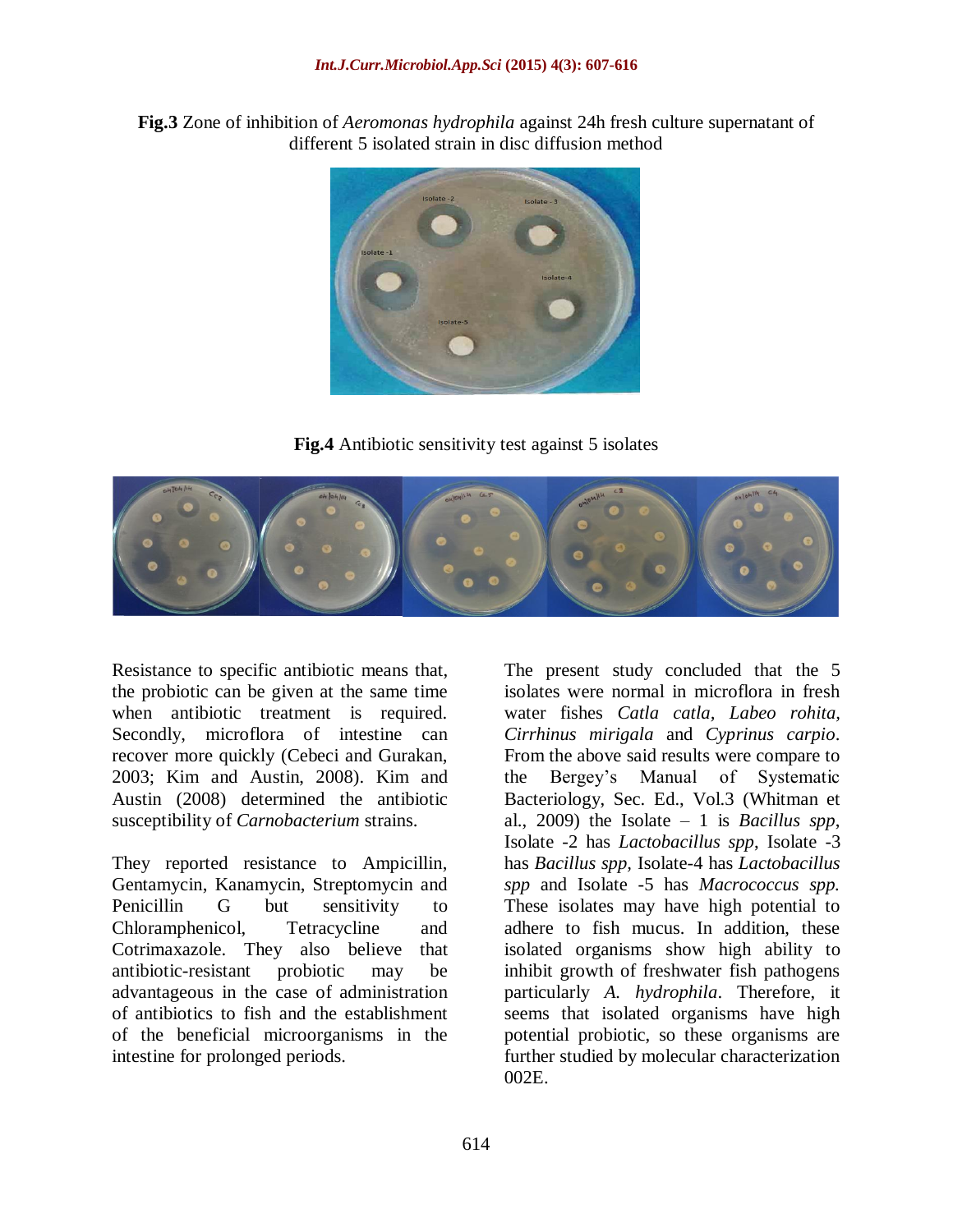# **References**

- Abraham, T.J., Banerjee, T. 2007. Beneficial antagonistic bacteria from freshwater fishes and culture environment as probiotics in ornamental fish culture. *Indian J. Fish.,* 54(3): 311–319.
- Allamesh, S.K., Daud, H., Mohammad Yusoff, F., Che Roos Saad., Aini Ideris. 2012. Isolation, Identification and characterization of *Leuconostoc mesenteroides* as anew probiotic from intestine of snakehead fish (*Channa striatus*). *Afr. J. Biotechnol.,* 11(16): 3810–3816.
- Aly, S.M., Abd-El-Rahman, A.M., John, G., Mohamed, M.F. 2008. Characterization of some bacteria isolated from *Oreochromis niloticus*  and their potential use as probiotics. *Aquaculture,* 277: 1–6.
- Bairagi, A., Ghosh, K.S., Sen, S.K., Ray, A.K. 2002. Enzyme producing bacterial flora isolated from fish digestive tracts. *Aquacul. Int.,* 10: 109–121.
- Balcázar, J.L., Vendrell, D., de Blas, I., Ruiz-Zarzuela, I., Muzquiz, J.L., Girones, O. 2008. Characterization of probiotic properties of lactic acid bacteria isolated from intestinal microbiota of fish. *Aquaculture,*  278(1–4): 188–191.
- Bauer, A.W., Kirby, W.M., Sherris, J.C. 1966. Antibiotic susceptibility testing by a standard single disc method. *Am. J. Clin. Pathol.,* 45: 493–496.
- Cebeci, A., Gurakan, C. 2003. Properties of potential probiotic *Lactobacillus plantarum* strains. *Food Microbiol.,* 20(20): 511–518.
- Dhanasekaran, D., Saha, S., Thajuddin, N., Panneerselvam, 2008. Probiotic effect of *Lactobacillus* isolates against bacterial pathogens in *Charis orientalis*, *Med. Biol.,* 15(3): 97–102.
- Dhanasekaran, D., Subhasish Saha, N. Thajuddin, M., Rajalakshmi, Panneerselvam, A. 2010. Probiotic effect of *Lactobacillus* isolates against bacterial pathogens in fresh water fish. *J. Coast. Dev.,* 13(2): 103–112.
- Erkkila, S., Petaja, E. 2000. Screening of commercial meat starter cultures at low pH in the presence of bile salts for potential probiotic use. *J. Meat Sci.,*  55: 297–300.
- Ghosh, K., Sen, S.K., Ray, A.K. 2002. Characterization of bacilli isolated from the gut of rohu, *Labeo rohita* fingerlings and its significance in digestion. *J. Appl. Aquacult.,* 12(3): 33–42.
- Gomez, G.D., Balcazar, J.L. 2008. A review on the interactions between gut microbiota and innate immunity of fish. *FEMS Immunol. Med. Microbiol.,* 52: 145–154.
- Hyronimus, B., Le Marrec, C., Hadi Sassi, A., Deschamps, A. 2000. Acid and bile tolerance of spore-forming lactic acid bacteria. *Int. J. Food Microbiol.,*  61: 193–197.
- Kaynar, P., Beyatli, Y. 2012. Antagonistic activities of *Bacillus* spp. strains isolated from the fishes. *J. Appl. Biol. Sci.,* 6(3): 77–81.
- Kim, D.H., Austin, B. 2008. Characterization of probiotic carnobacteria isolated from rainbow trout (*Oncorhynchus mykiss*) intestine. *Lett. Appl. Microbiol.,* 47(3): 141–147.
- Rengpipat, S., Rueangruklikhit, T., piyatiratitivorakul, S. 2008. Evaluation of lactic acid bacteria as probiotic for juvenile seabass (*Lates calcalifer*). *J. Aquacult. Res.,* 39(2): 134–143.
- Ringo, E. 2004. Lactic acid bacteria in fish and fish farming.p. 581-610. In: Lactic acid bacteria microbiological and functional aspects, 3rd edn. Salminen, S., von Wright, A. and Ouwehand, A.